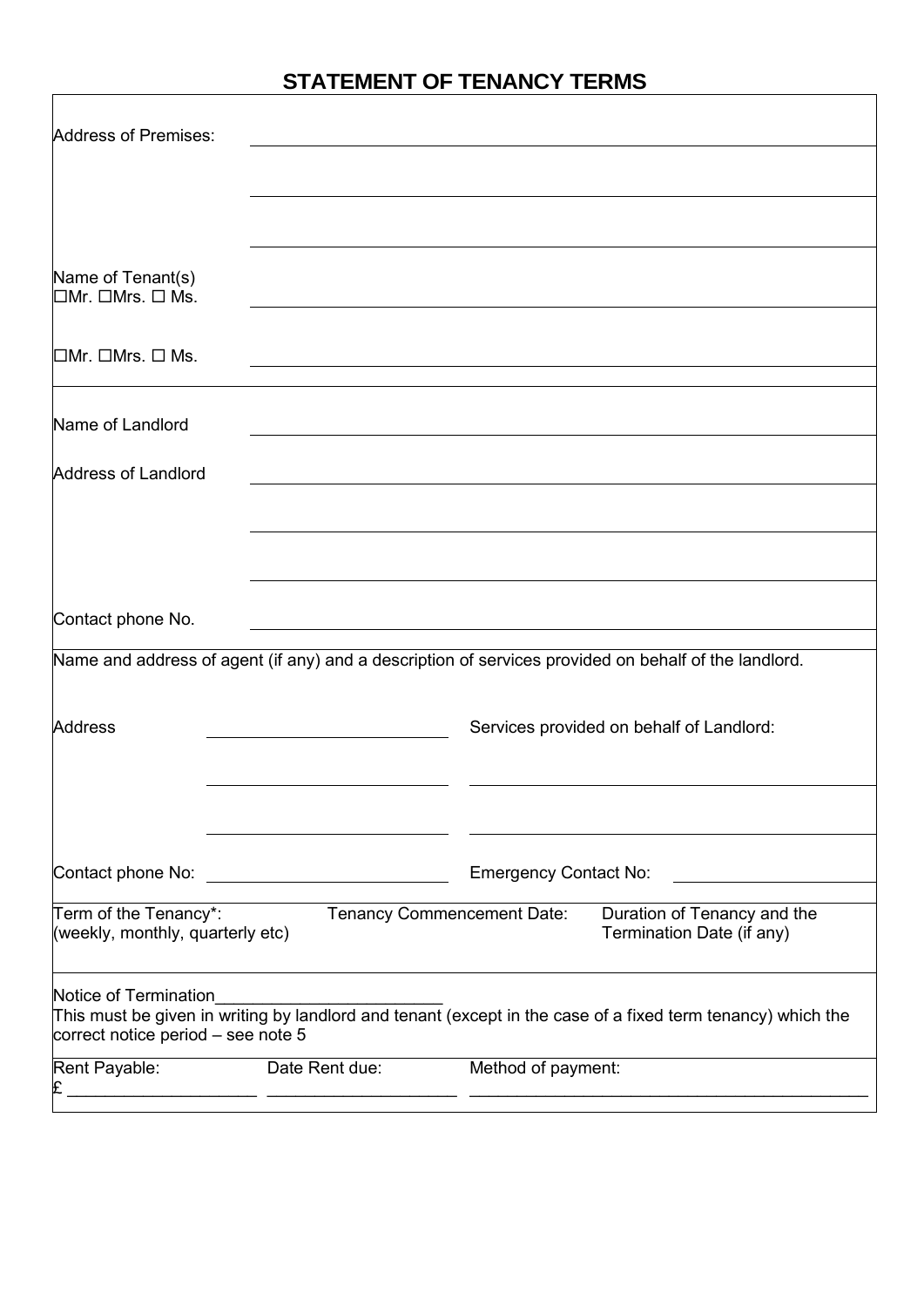| Is the amount of rates payable included in the rent figure?                                                                                                                                                                    | * Yes / No                                                                                                                                                                                                                                                                                                                           |  |
|--------------------------------------------------------------------------------------------------------------------------------------------------------------------------------------------------------------------------------|--------------------------------------------------------------------------------------------------------------------------------------------------------------------------------------------------------------------------------------------------------------------------------------------------------------------------------------|--|
| If 'No' who is responsible for the payment of rates?                                                                                                                                                                           | * Landlord/Tenant                                                                                                                                                                                                                                                                                                                    |  |
| * delete as appropriate                                                                                                                                                                                                        |                                                                                                                                                                                                                                                                                                                                      |  |
| Amount of Rates Payable (if not included in rent):                                                                                                                                                                             | $E$ and $\overline{E}$ and $\overline{E}$ and $\overline{E}$ and $\overline{E}$ and $\overline{E}$ and $\overline{E}$ and $\overline{E}$ and $\overline{E}$ and $\overline{E}$ and $\overline{E}$ and $\overline{E}$ and $\overline{E}$ and $\overline{E}$ and $\overline{E}$ and $\overline{E}$ and $\overline{E}$ and $\overline{$ |  |
| The amount of any returnable/non returnable deposit:                                                                                                                                                                           |                                                                                                                                                                                                                                                                                                                                      |  |
|                                                                                                                                                                                                                                |                                                                                                                                                                                                                                                                                                                                      |  |
| Name of Scheme Administrator [2003] [2003] [2003] [2003] [2003] [2003] [2004] [2004] [2004] [2004] [2004] [2004] [2004] [2004] [2004] [2004] [2004] [2004] [2004] [2004] [2004] [2004] [2004] [2004] [2004] [2004] [2004] [200 |                                                                                                                                                                                                                                                                                                                                      |  |
| <b>Address</b>                                                                                                                                                                                                                 |                                                                                                                                                                                                                                                                                                                                      |  |
|                                                                                                                                                                                                                                |                                                                                                                                                                                                                                                                                                                                      |  |
| Contact Tel No                                                                                                                                                                                                                 |                                                                                                                                                                                                                                                                                                                                      |  |
| Type of scheme                                                                                                                                                                                                                 |                                                                                                                                                                                                                                                                                                                                      |  |
| Purpose of Deposit:                                                                                                                                                                                                            |                                                                                                                                                                                                                                                                                                                                      |  |
| Conditions under which the Deposit will be repaid (if applicable)                                                                                                                                                              |                                                                                                                                                                                                                                                                                                                                      |  |
|                                                                                                                                                                                                                                |                                                                                                                                                                                                                                                                                                                                      |  |
|                                                                                                                                                                                                                                |                                                                                                                                                                                                                                                                                                                                      |  |
|                                                                                                                                                                                                                                |                                                                                                                                                                                                                                                                                                                                      |  |
| The amount and description of any other payment which the tenant is required to make in addition to rent<br>and rates (for example, in respect of heating)<br><u> 1990 - Johann Barbara, martin a</u>                          |                                                                                                                                                                                                                                                                                                                                      |  |
|                                                                                                                                                                                                                                |                                                                                                                                                                                                                                                                                                                                      |  |
| For repairing obligations of landlord and tenant see Appendix 1.                                                                                                                                                               |                                                                                                                                                                                                                                                                                                                                      |  |
| Details of any other obligations on landlord or tenant forming part of the tenancy agreement:                                                                                                                                  |                                                                                                                                                                                                                                                                                                                                      |  |
|                                                                                                                                                                                                                                |                                                                                                                                                                                                                                                                                                                                      |  |
|                                                                                                                                                                                                                                |                                                                                                                                                                                                                                                                                                                                      |  |
| Is there an inventory of furniture or furnishings provided under the tenancy, signed by the tenant and<br>landlord?                                                                                                            |                                                                                                                                                                                                                                                                                                                                      |  |
| Yes/No                                                                                                                                                                                                                         |                                                                                                                                                                                                                                                                                                                                      |  |
| (If yes, please attach to this Agreement).                                                                                                                                                                                     |                                                                                                                                                                                                                                                                                                                                      |  |
| The additional information set out below.                                                                                                                                                                                      |                                                                                                                                                                                                                                                                                                                                      |  |
|                                                                                                                                                                                                                                |                                                                                                                                                                                                                                                                                                                                      |  |
|                                                                                                                                                                                                                                |                                                                                                                                                                                                                                                                                                                                      |  |
|                                                                                                                                                                                                                                |                                                                                                                                                                                                                                                                                                                                      |  |

**\* Note: From 1 April 2013, any deposit taken in respect of a private tenancy must be protected by the landlord in an approved tenancy deposit scheme by one of the appointed Scheme Administrators.**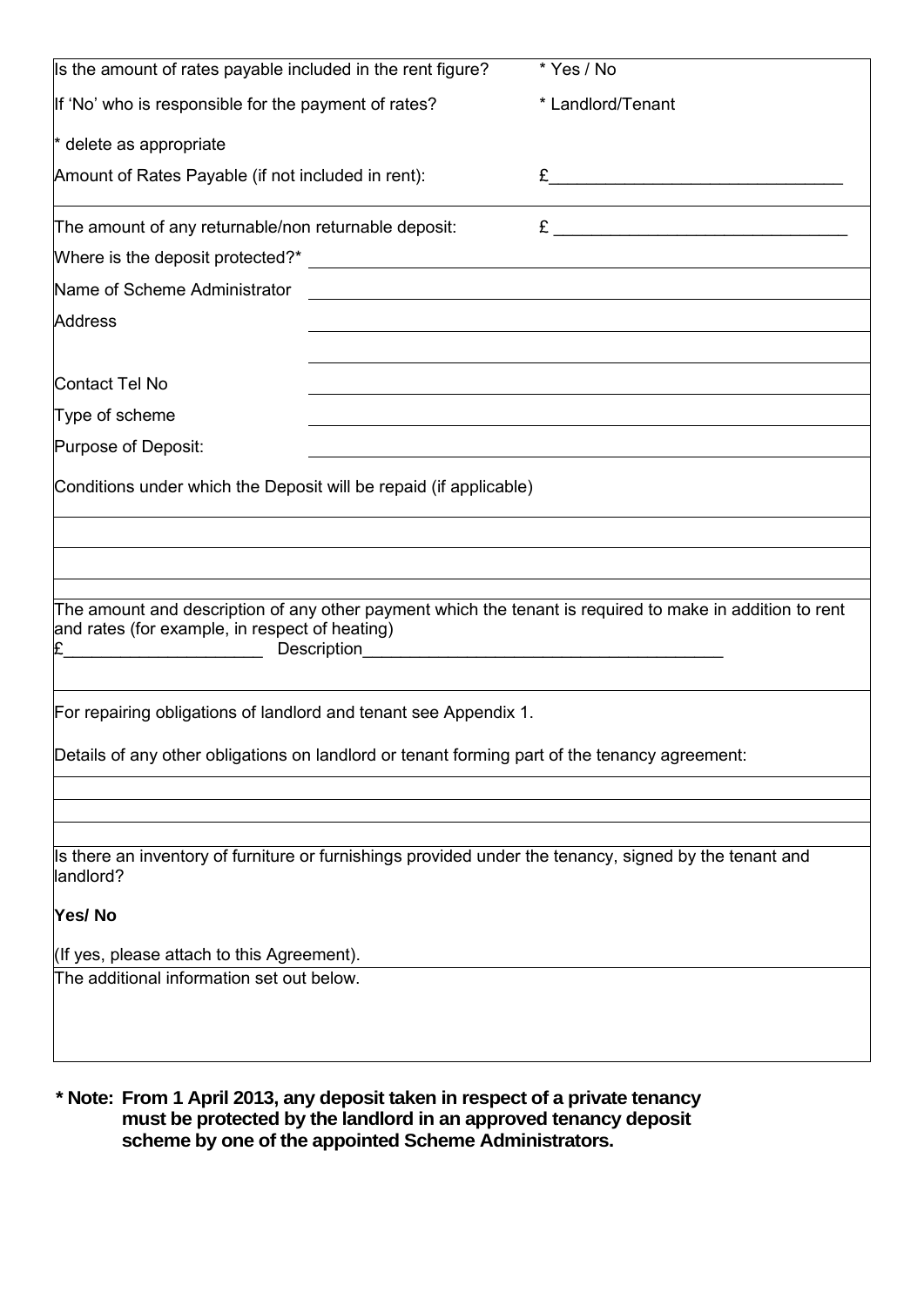### **Additional information to be included in every statement of tenancy terms supplied in connection with premises let under a private tenancy**

## **General**

1. Your tenancy is not a protected or statutory tenancy within the meaning of the Rent (Northern Ireland) Order 1978 as amended by Article 56 of the Private Tenancies (NI) Order 2006. You have the protection of the legal rights described below but other terms and conditions of your tenancy are a matter for agreement between you and your landlord.

# **Repairs**

2. Your landlord is obliged to keep in repair all gas fittings, flues and installations. Responsibility for other repairs is determined by your tenancy agreement but you can get help from the environmental health department of your district council for some items of disrepair.

## **Fitness for human habitation**

3. A dwelling-house built before 1 January 1945 which is let under a private tenancy commencing after the introduction of the Private Tenancies (NI) Order 2006 and which is not a prescribed tenancy must be inspected by the district council to ascertain if it is fit for human habitation. Where a dwelling-house does not meet the fitness standard it is subject to rent control through the Rent Officer for Northern Ireland.

#### **Rent Book**

4. All private tenants have a legal right to a rent book. Your district council has powers to take legal action where this requirement is not complied with.

# **Notice to quit**

5. A landlord must always provide the tenant with a written notice to quit. The following table shows the minimum period of notice which the landlord must give the tenant, depending on the length of the tenancy.

| <b>Length of Tenancy</b>                                 | <b>Notice to Quit</b>                   |
|----------------------------------------------------------|-----------------------------------------|
| 5 years or less                                          | No less than 4 weeks<br>written notice  |
| More than 5 years and<br>up to and including 10<br>years | No less than 8 weeks<br>written notice  |
| More than 10 years                                       | No less than 12 weeks<br>written notice |

[The Private Tenancies \(Coronavirus,](https://www.legislation.gov.uk/nia/2020/2/contents)  [Modifications\) Act \(Northern Ireland\)](https://www.legislation.gov.uk/nia/2020/2/contents)  [2020](https://www.legislation.gov.uk/nia/2020/2/contents) created an "emergency period", during which landlords must give 12 weeks' notice if they want a tenant to move out. This emergency period has been in effect since May 2020. Before then, tenants were often given just 28 days to move out of a property. The emergency notice period was due to expire on 30 September 2021. [A new](https://www.legislation.gov.uk/nisr/2021/242/contents/made)  [statutory rule to extend this date to 4 May](https://www.legislation.gov.uk/nisr/2021/242/contents/made)  [2022.](https://www.legislation.gov.uk/nisr/2021/242/contents/made)

## **Illegal eviction and harassment**

6. It is an offence for your landlord or anyone acting on his behalf to harass you or your household or illegally evict you. This could include interfering with your home or your possessions or cutting off services such as water or electricity with the intention of making you leave your home. Your local council has powers to take legal action should any of these occur.

#### **Security of tenure**

7. You cannot be evicted from your tenancy without a possession order issued by Court of Law, although you may be liable for legal costs incurred if an order is issued.

#### **Help with payment of rent and rates**

8. You are entitled to apply for help with the payment of your rent and rates through housing benefit, which is a social security benefit paid by the Housing Executive. For further information contact your local Housing Executive office.

#### **Further advice**

9. If you would like advice or assistance with any problems you are having in relation to your tenancy contact either Housing Rights Service, telephone: (028) 9024 5640,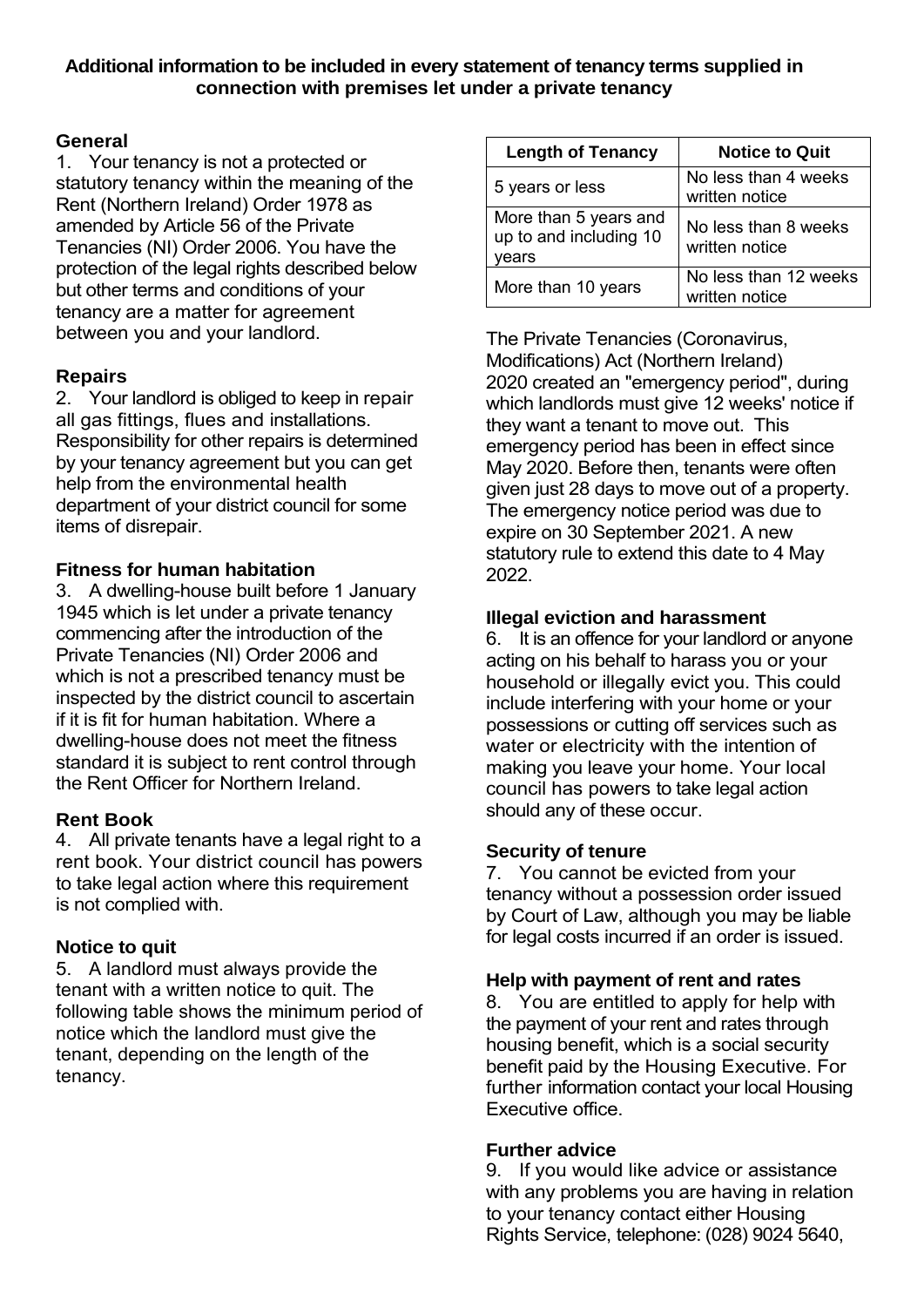or Advice NI, who will give you details of your local advice centre, telephone: (028) 9064 5919, or Citizens Advice Bureaux (see Phone Book for details). You can also contact a solicitor. Help with all or part of the costs of legal advice may be available under the Legal Aid scheme.